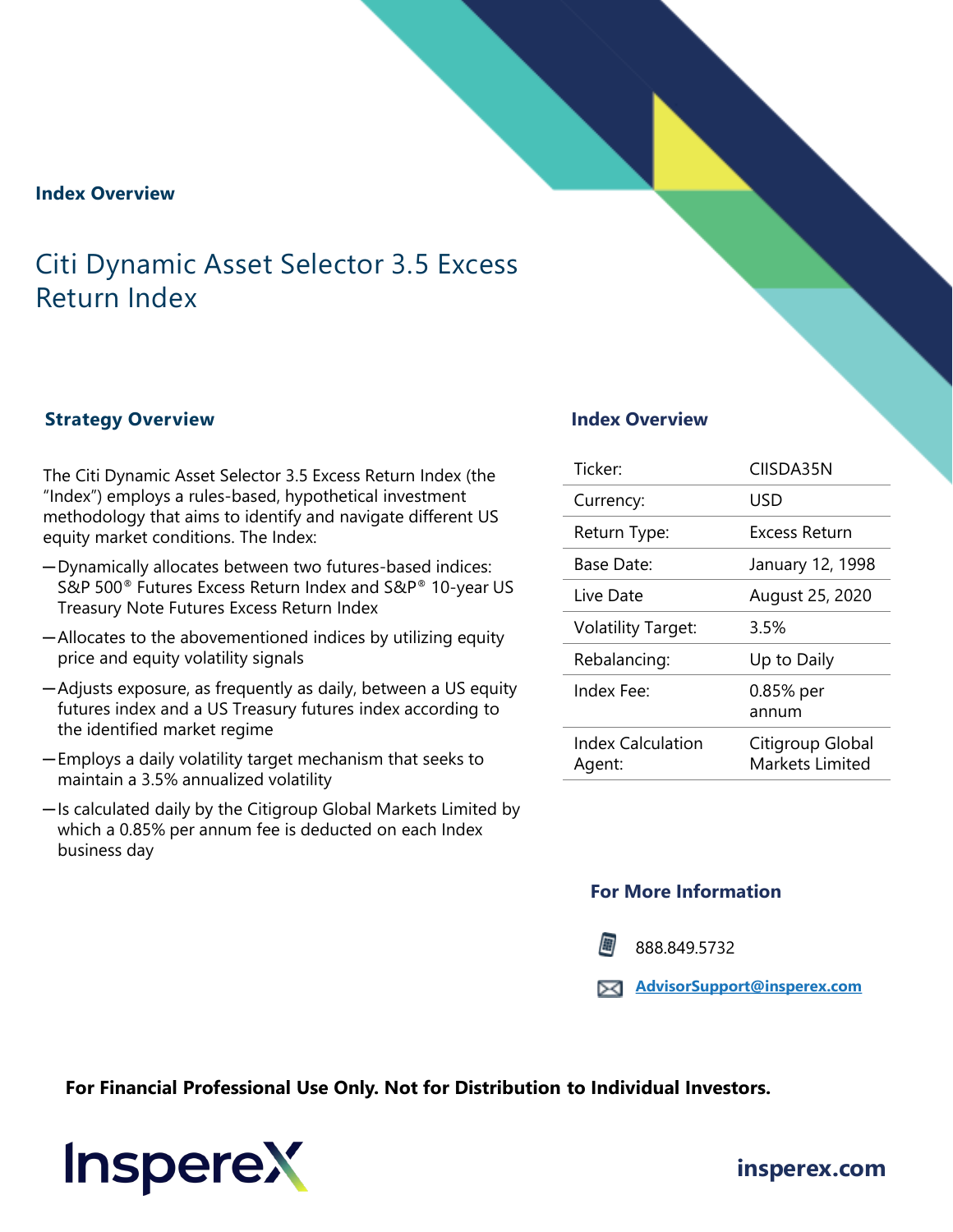# Citi Dynamic Asset Selector 3.5 Excess Return Index

## **Index Construction**



**For Financial Professional Use Only. Not for Distribution to Individual Investors.** 



**[insperex.com](http://www.insperex.com/)**